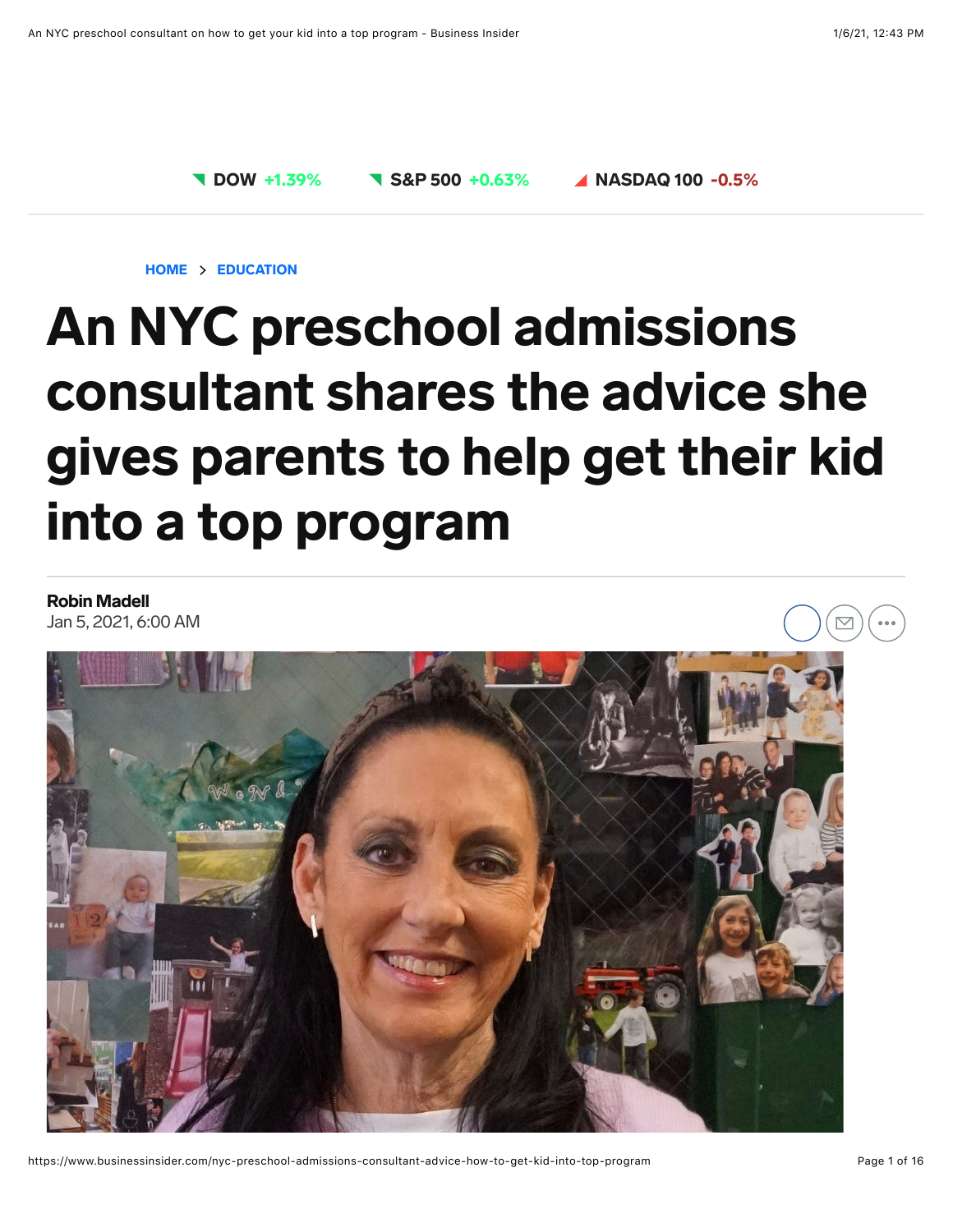

Wendy Levey. Wendy Levey

Manhattan-based educational consultant Wendy Levey has deep roots in New York City's preschool scene, having founded and directed her own school on the Upper East Side for 45 years.

She shared the advice she gives clients for helping their kids land a coveted spot at a top program in the city.

First, figure out your ideal school program — what philosophies and hours you're looking for for your child.

Invest in personalized stationary — which will make your thank you notes memorable to admissions — and a high-quality (but not professional) photo of your child.

Follow application directions closely, but express flexibility with different program options if you can.

Showcase how your child is engaged in everyday life, avoid questions like, "Will you toilet train my child?" and dress for the interview as if it's a job interview.

[Visit Business Insider's homepage for more stories](https://www.businessinsider.com/?hprecirc-bullet).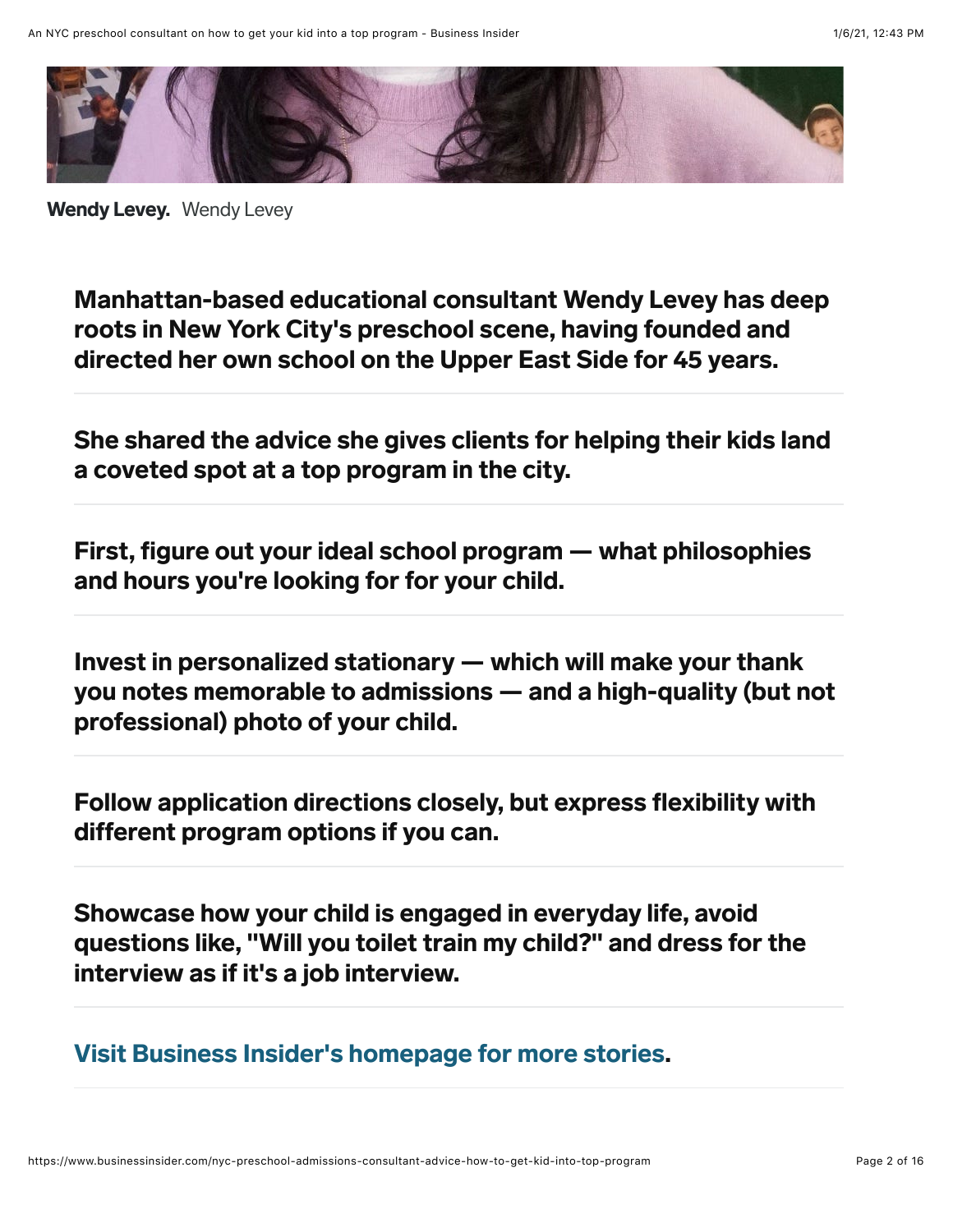Manhattan-based educational consultant [Wendy Levey](https://www.wendylevey.com/) has deep roots in New York City's preschool scene. She founded Epiphany Community Nursery School, a premiere preschool on the Upper East Side, in 1975 and served as the director for 45 years before closing it in early 2020. She also founded ECNS ETC (formerly Rhythm and Glues) activity center in 1990 and STEAM-E Summer Days Camp in 1996, which also closed in 2020 due to the pandemic.

"I shook the four-year-old children's hands every morning and they learned to look me in the eye and develop interpersonal skills that alums say to this day held them in good stead, whether they went on to work at Goldman Sachs, became a fire-person, writer, chef, scientist, or doctor," Levey told Insider.

Levey has also served on the boards of two independent schools and one college, and was featured in the film ["Nursery University,](https://www.youtube.com/watch?v=azjaL-OCoNo)" which documents the uber-competitive process of getting toddlers into preschool in Manhattan.

In her various roles in the education field, she's developed relationships with many school heads in NYC and helped countless parents navigate the elite preschool admissions process. What's more, Levey's own children attended co-ed and single-sex schools in the city.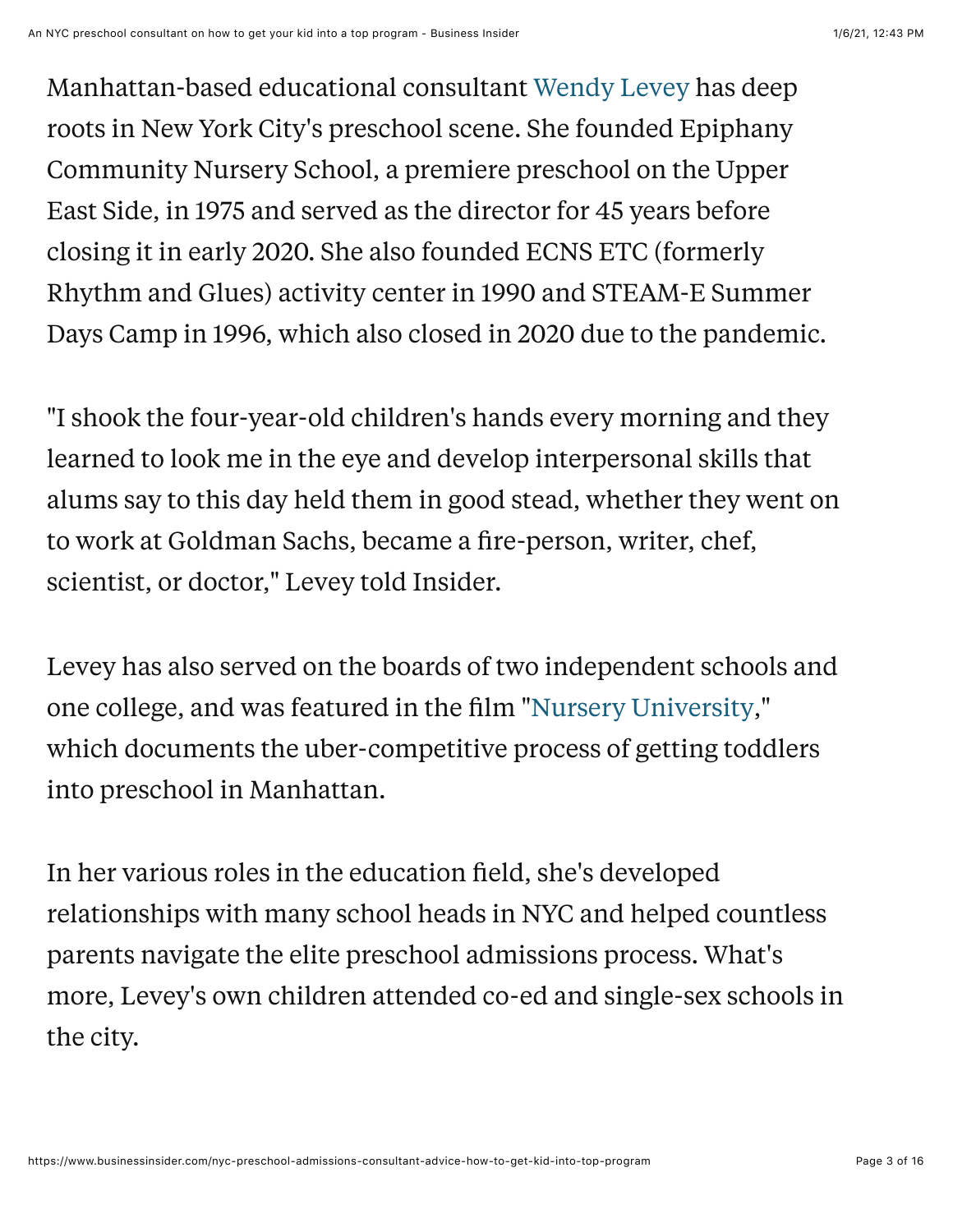In an interview with Insider, the consultant revealed her personal roadmap for helping get a client into a top program.

## Figure out your ideal school philosophy and hours

Levey said parents should first commit to understanding the various types of nursery schools and their philosophies the spring before applying.

Families can choose from among a wide range of options when it comes to a school's focus and values. Some of these options include traditional, play-based, Montessori, Reggio Emilia, and religious preschools. You'll also need to narrow down whether you want to be part of an ongoing school, stand-alone preschool, or cooperative, progressive, or daycare setting.

Since many preschools offer different options on how many hours per day and days per week your child will spend in class, parents should also think through in advance whether they want to apply for half-day, whole day, or two-, three-, or five-day programs.

"Join [Parent's League,](https://www.parentsleague.org/)" Levey said. "They offer advisory appointments, admissions workshops, and other events and provide [lots of invaluable materials." She also recommended their "Guide to](https://www.parentsleague.org/guide-to-nyc-preschools)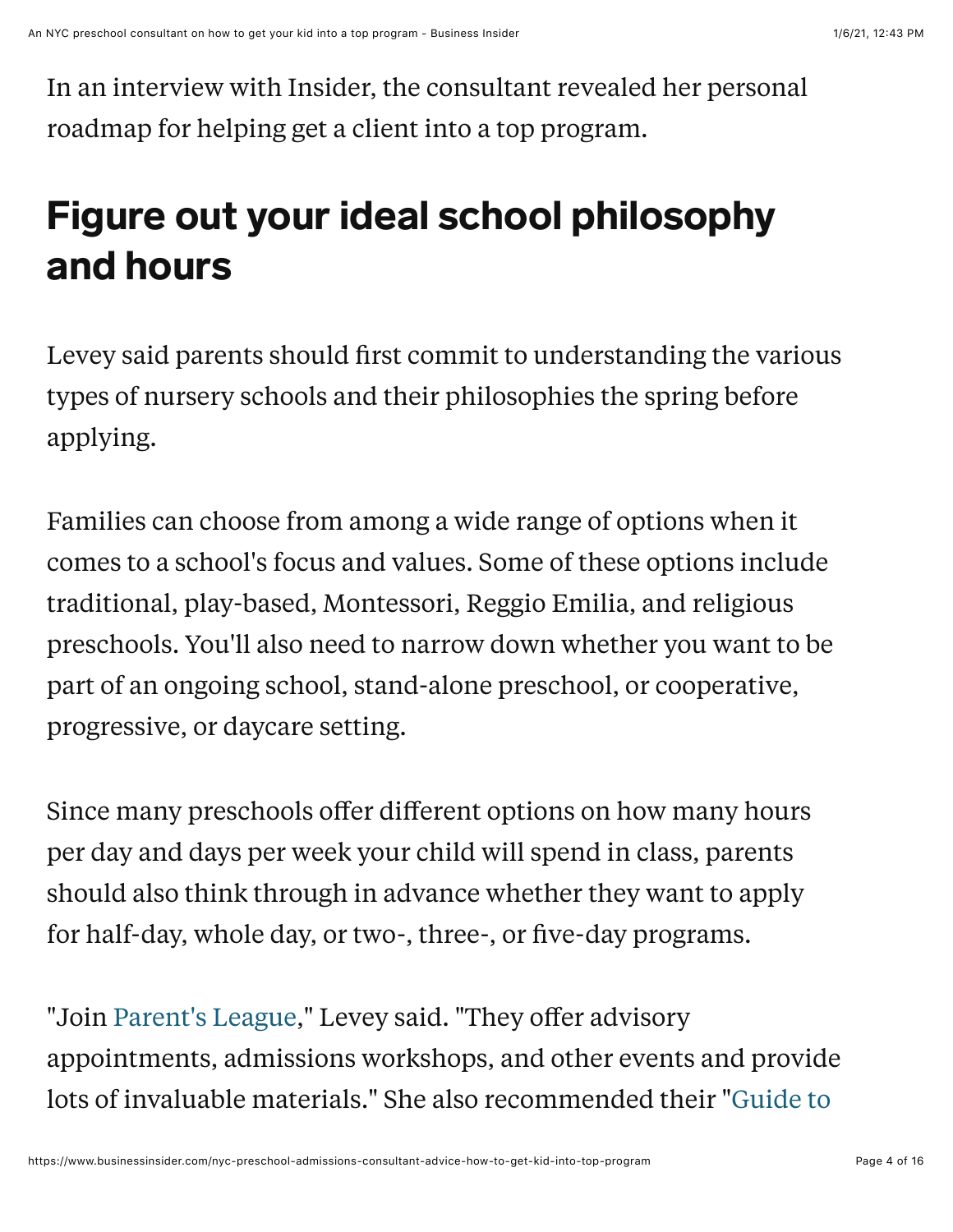[New York City Preschools," as well as Victoria Goldman's "The](https://www.parentsleague.org/guide-to-nyc-preschools) Manhattan Directory of Private Nursery Schools" — which is currently in its seventh edition.

Beyond that, she suggested that some of the best research often comes from talking to other families in the schools to find out what they like and don't like.

#### Invest in a clear and recent photo of your child

Many top preschools ask for the child's photo or a family photo as part of the application. Levey said this isn't something that you should take lightly.

"Make sure you have a good photograph of your child — *not* a professional shot, but one that shows your child's face clearly and that is as recent as possible," the consultant said.

If the school asks for a shot of just the child, don't send a family photo. "It looks unprofessional in terms of paying attention to specific requests," she said.

She also warned against sending "naked pictures" and photos of your child in face paint.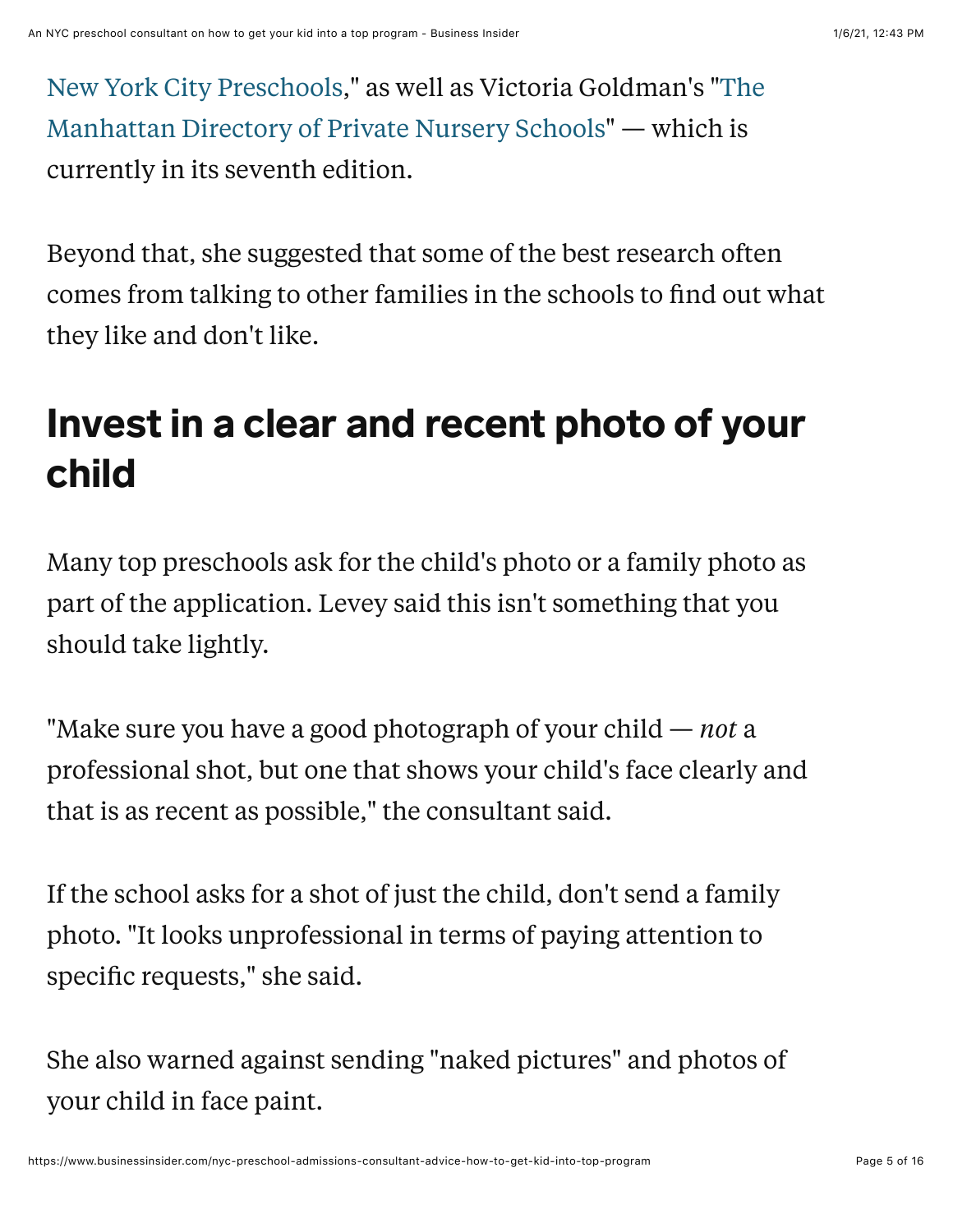Professional photos, she said "can exude an overly privileged impression when they just want to see what the child looks like," Levey said, adding that one year, a family she worked with sent in a photo of their child naked on a horse.

"When I spoke to the director of admissions of one of the schools, she said to me, 'Curious choice of photo,'" Levey said. "The child was not accepted."

## Follow instructions to a T

Levey stressed that parents need to closely adhere to what each school's application requirements are, rather than taking a blanket approach to applying.

"Follow the individual school directions for applying — photos, tours, interviews, and so on," Levey said. "If you can't do what the school asks, it is a clear message to them that you are not a fit."

To avoid misplacing important details that can throw you off your game when applying, Levey suggested that parents stay organized by maintaining files  $-$  electronic or paper  $-$  for each school.

"Add to this as you write notes, go on tours, hear stories, meet people who sent their children to that school, etc.," Levey said.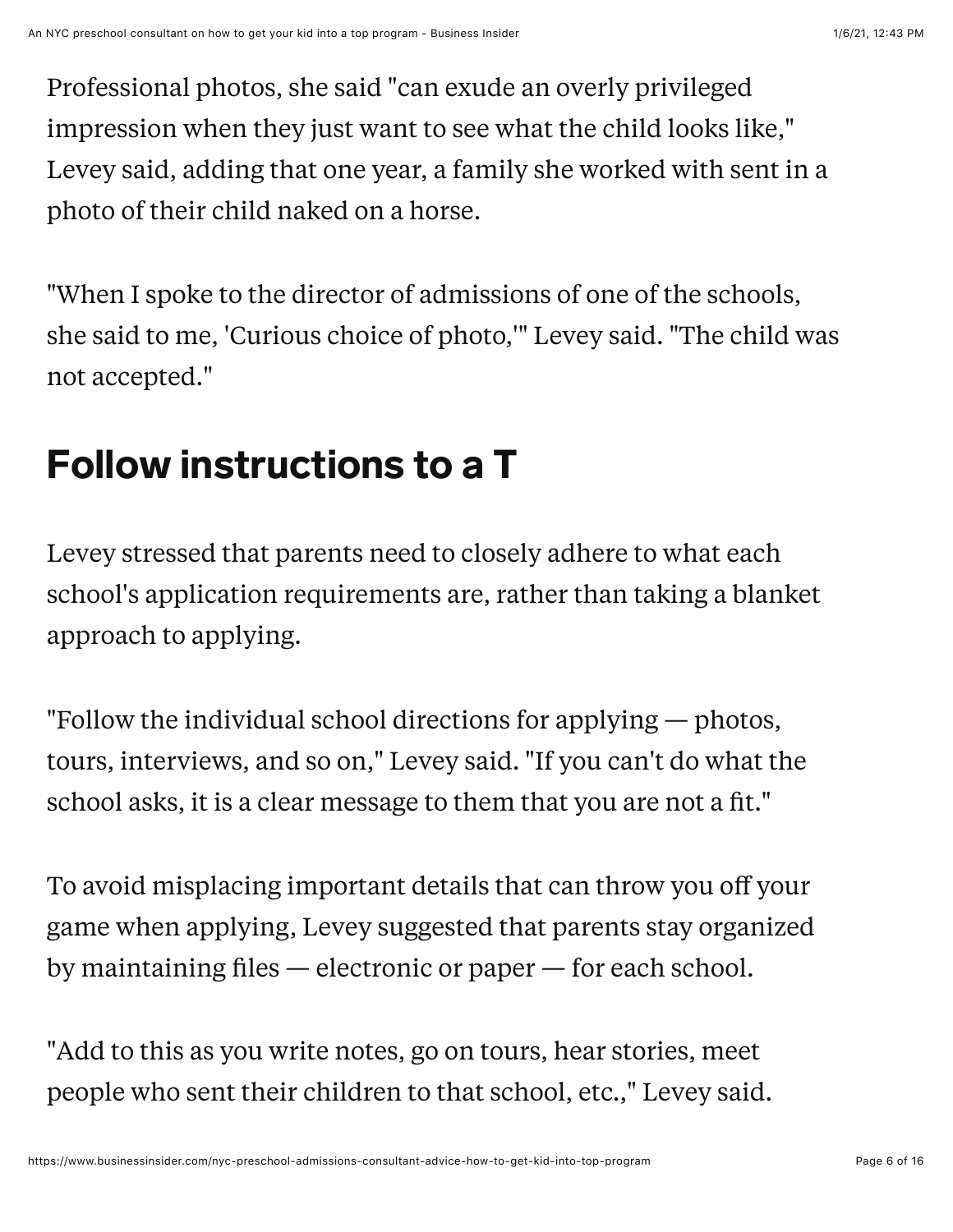"Keep track of who you speak to and specific dates that relate to tours, interviews, applications, and so on."

When it comes to indicating which program you prefer, the consultant said a good trick is to be as open as possible.

"For example, saying, 'We trust your judgment and knowledge of the age range in each class and will go with whatever you suggest,'" Levey said. "Schools really appreciate that."

Levey noted that some schools ask for who you know at the school, and she's seen parents name people who don't even know them, which isn't a smart move.

"One particular school asks for the names and addresses of two families for references and they really do contact those families, so you want to be sure you have alerted those families and that you know them," Levey said.

Since schools usually like families with two parents to have both parents attend the interview, it can also be a faux pas to have one parent skip it.

"One year one of my families appeared with just the mother and no excuse as to where the father was; they were not accepted to that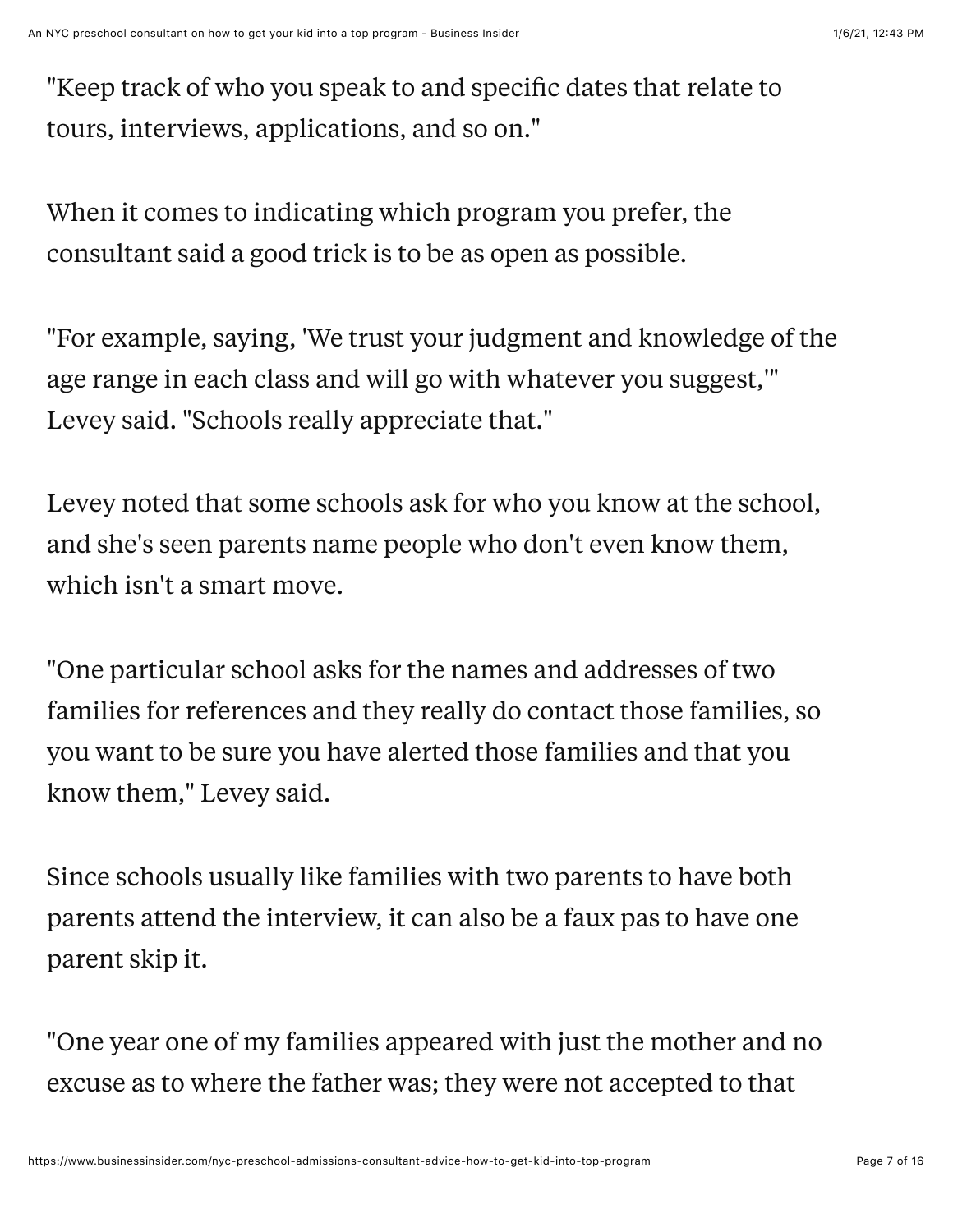school," Levey said.

## Prepare smart questions and examples of your child's engagement for your interview

During the interview, admissions is looking for signs that your child is mature enough for a preschool setting — though this isn't necessarily something that you can control or prep for.

"What they do like is if they ask a child to draw a picture, they sit at the table and do so, or if there are table blocks out, the child can build a building," Levey said. "Children who just sit on their parents' laps — and after all they may only be two when they apply — do not show a school that the child is ready to separate and join a classroom."

What should you do if your child is feeling particularly clingy during a preschool event?

"It is very important to be able to tell the admissions director that your child, while not showing it at this moment, does attend a music class and a swimming class where they fully engage," Levey said. "It is very hard to expect a two- or three-year-old to 'perform,' so if you ask the child to tell the director of admissions the alphabet or to sing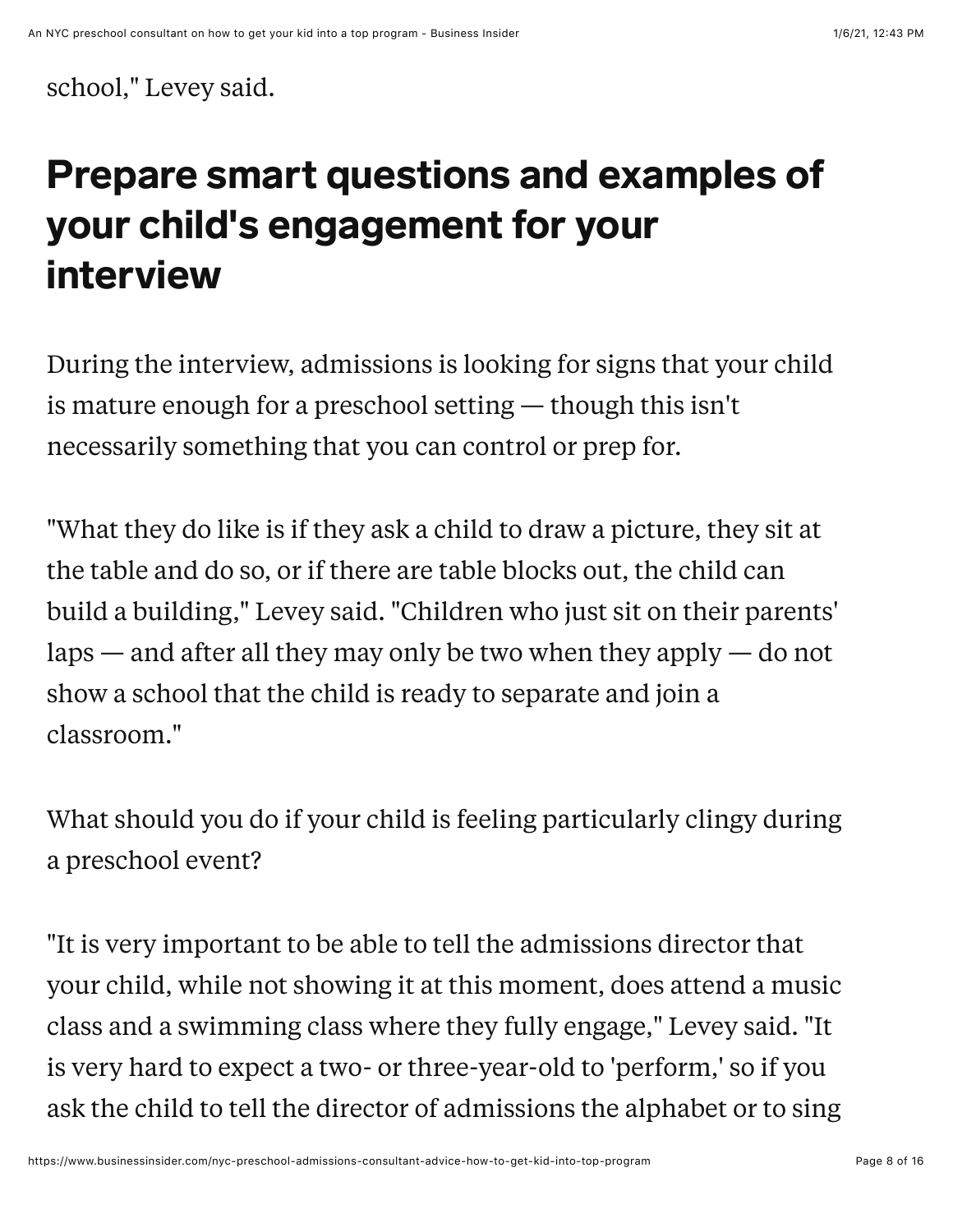'Twinkle, Twinkle Little Star,' they are likely to balk, and this just makes the child look belligerent."

Levey also recommended avoiding questions such as, "Do you have an alarm system and what is your lock-down procedure?" ("Not good for an interview and should be in the parent handbook," Levey said), "Who is on the Board of Trustees?" "If my child has wet hair in the morning, can they skip going outside on the roof and have a teacher stay with them in the classroom?" ("True story," Levey said) and "Will you toilet train my child?"

The following, however, are good questions to ask, according to Levey:

- Where do you see the school in five years?
- How do you assess the effectiveness of parent-teacher  $\bullet$ conferences?
- What happens if you have a "mean girl" in the class?
- How do you handle birthday parties in school?
- How can working parents be involved?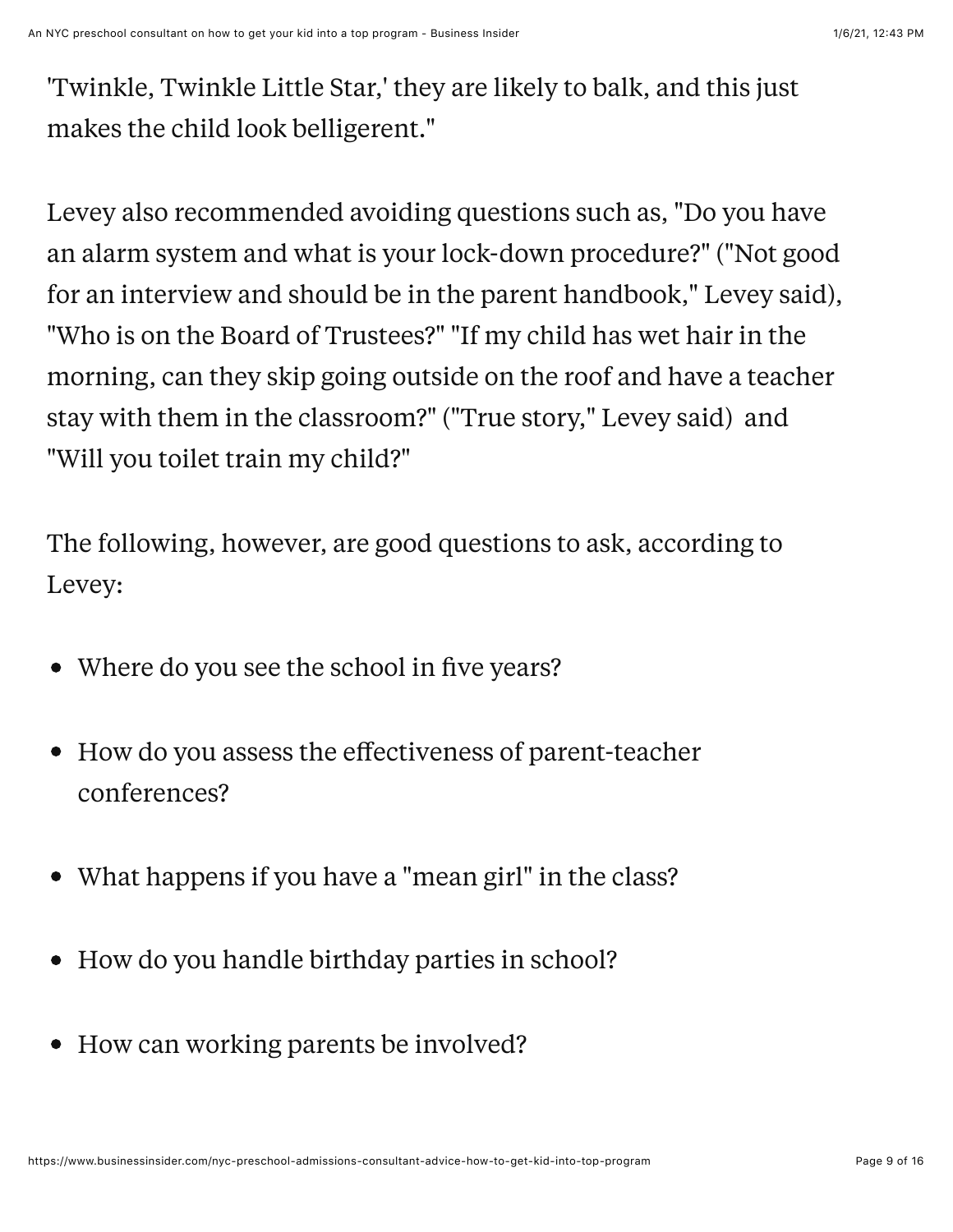- What is communication with parents like how will we know whether our child is doing well or not?
- If my child is delayed or excelling in an area, will that be communicated?

While it may seem a minor detail at the preschool stage, what you and your child wear to the interview is also important.

"If the school is a uniform school, dress accordingly: jacket and tie for the man, simple dress for the woman, just as you would for a job interview," Levey said. "Your child should have their hair combed, a nice 'out to dinner' outfit on, and not something that they will fidget with."

Levey shared that one year, one of her families sent their child on an interview with socks that had strings hanging off of them, and he spent his whole play session futzing with the strings.

"The school felt the little boy had poor concentration and focus skills and did not accept him," Levey said.

Another year, Levey worked with a mom who had many visible tattoos on her legs. "We decided it would be best if she wore opaque stockings when visiting the more traditional schools; that worked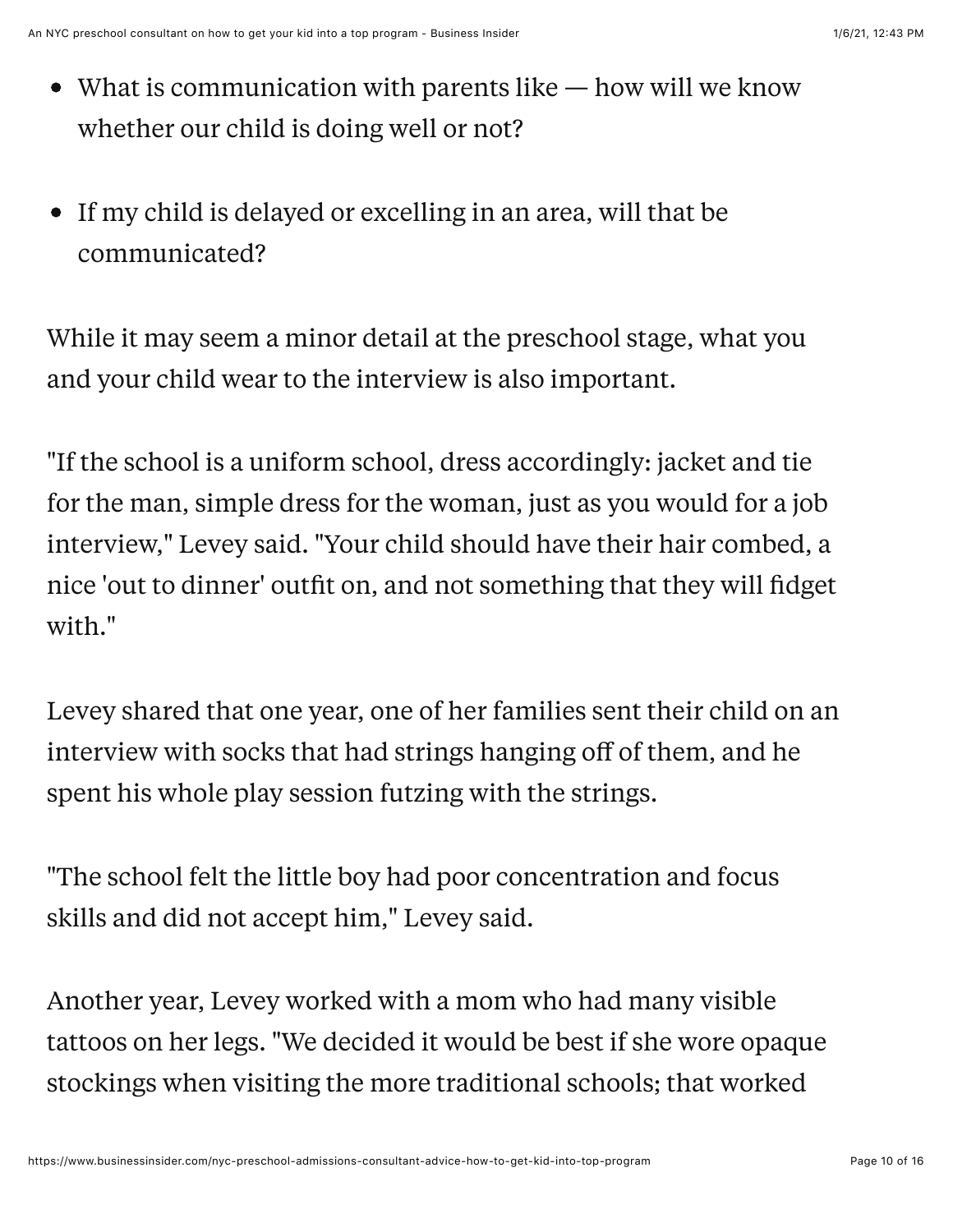beautifully," Levey said.

Another part of your interview preparation should involve knowing key dates for the school's next steps.

"Tours are in the fall of the year you begin the process; interviews are in the fall and winter," Levey said. "Applications are generally due in September and can be requested online."

She added that while the exact application due dates vary from year to year, if you request the application right after Labor Day and don't send it in until late October, you don't look very interested in the school.

"Several of my clients were not granted interviews because they missed the application deadline and had therefore not had a tour of the school," Levey said.

She also said that if in doubt, most New York City preschools adhere to [Independent School Admission Association of Greater New York](https://www.isaagny.org/) rules. In 2021, for example, all parents will be notified of the schools' decisions on February 4, and parents have until February 11 to reply.

## Send thank you notes on professional,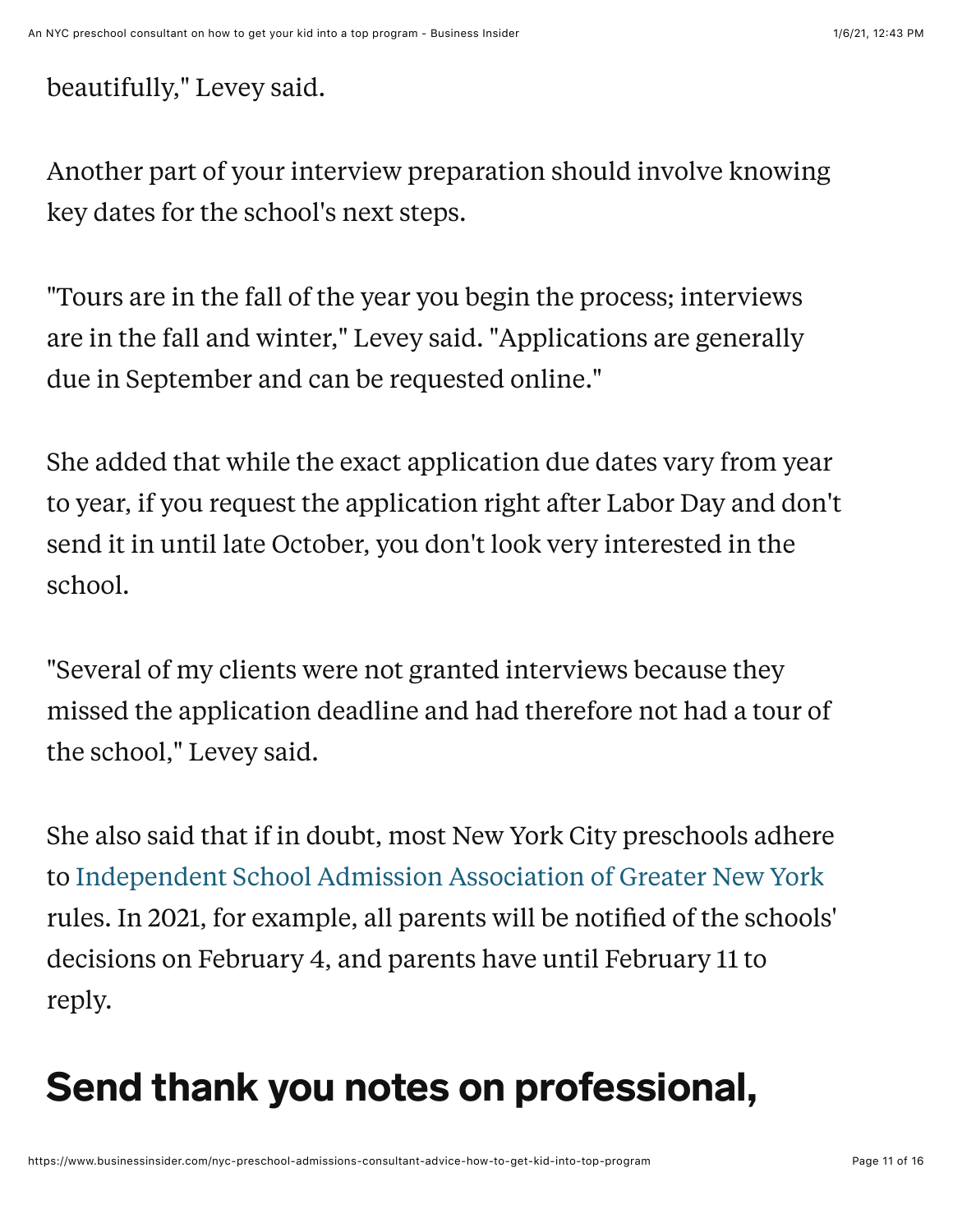## personalized stationary

There's an unspoken expectation that parents should follow up each tour with a handwritten note thanking the admissions team and other staff. To this end, Levey recommended that parents invest in stationery with their name — or both spouses' names if they're married — across the top in simple block letters.

 $Q$  $=$   $-$ 

**BUSINESS INSIDER** 

 $\overline{a}$ robin.madell

you want to be sure the school puts it in the correct file," Levey said. She often refers parents to [Love Laura Gifts](https://lovelauragifts.com/) on the Upper East Side for admissions-appropriate stationery.

 $m$ iting notes after each tour, interview, interview, and visit is important, and

Another trick is to sign the letter noting not only your own name, but also your child's full name and date of birth.

"For example, 'Susan and Jack Schmiddleheimer (parents of Lily Schmiddleheimer, dob January 4, 2016),'" Levey said. "That way, if they have several families with the same name or several children named Lily, they won't get confused."

Was this article valuable for you?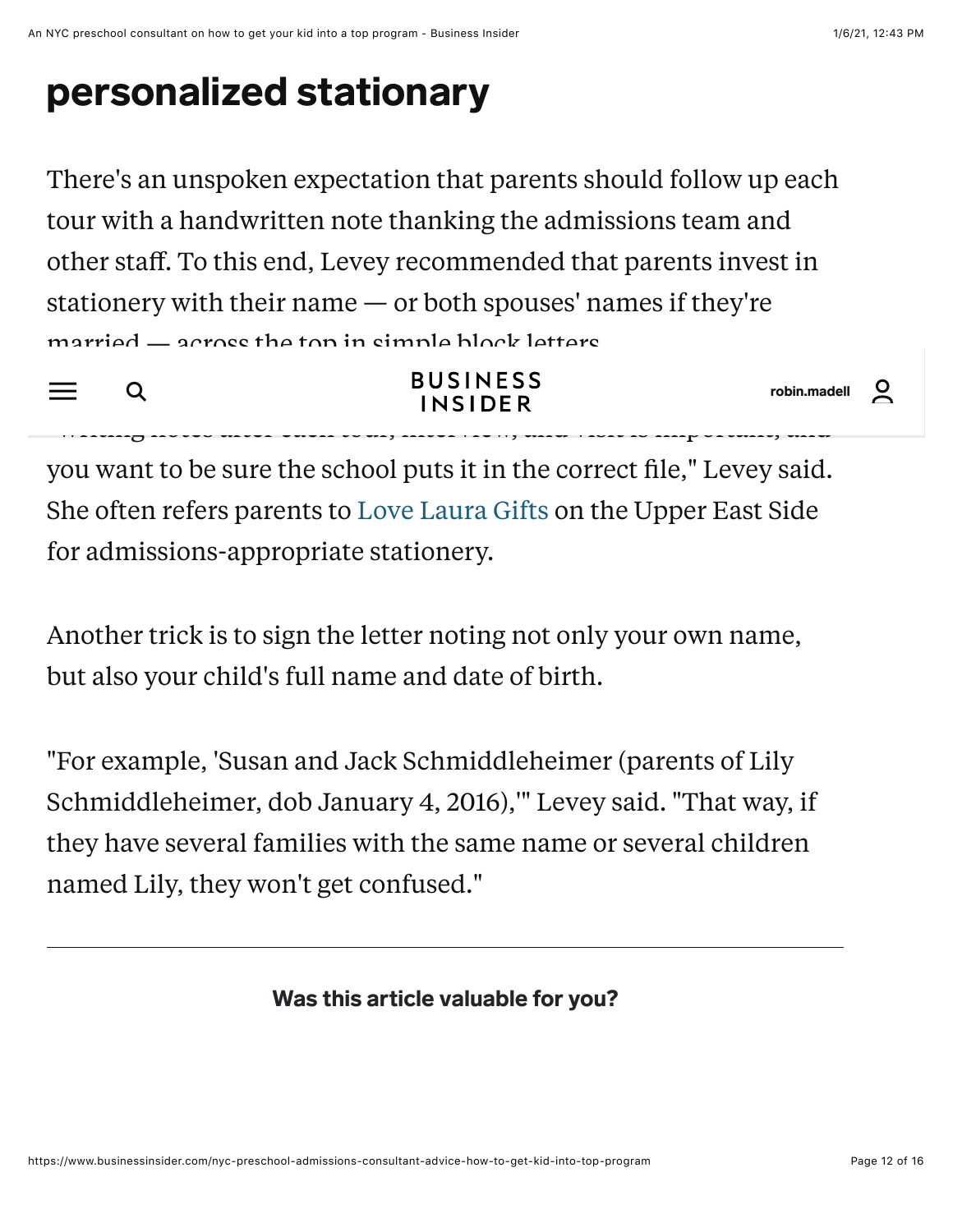

*This story is exclusively available for Business Insider subscribers. Thanks for subscribing!!* Additional comments

**NEWSLETTER** 

#### Sign up for a daily selection of our best stories — based on your reading preferences.

Email address Email address SIGN UP

By clicking 'Sign up', you agree to receive marketing emails from Business Insider as well as other partner offers and accept our [Terms of Service](https://www.businessinsider.com/terms) and [Privacy Policy](https://www.businessinsider.com/privacy-policy).

#### SEE ALSO: The 12 most prestigious preschools in New York [City and how to get in, according to parents and consultants »](https://www.businessinsider.com/most-prestigious-private-preschools-nyc-how-to-get-in-parents-consultants)

#### NOW WATCH: Experts share advice on how to thrive with long-term investments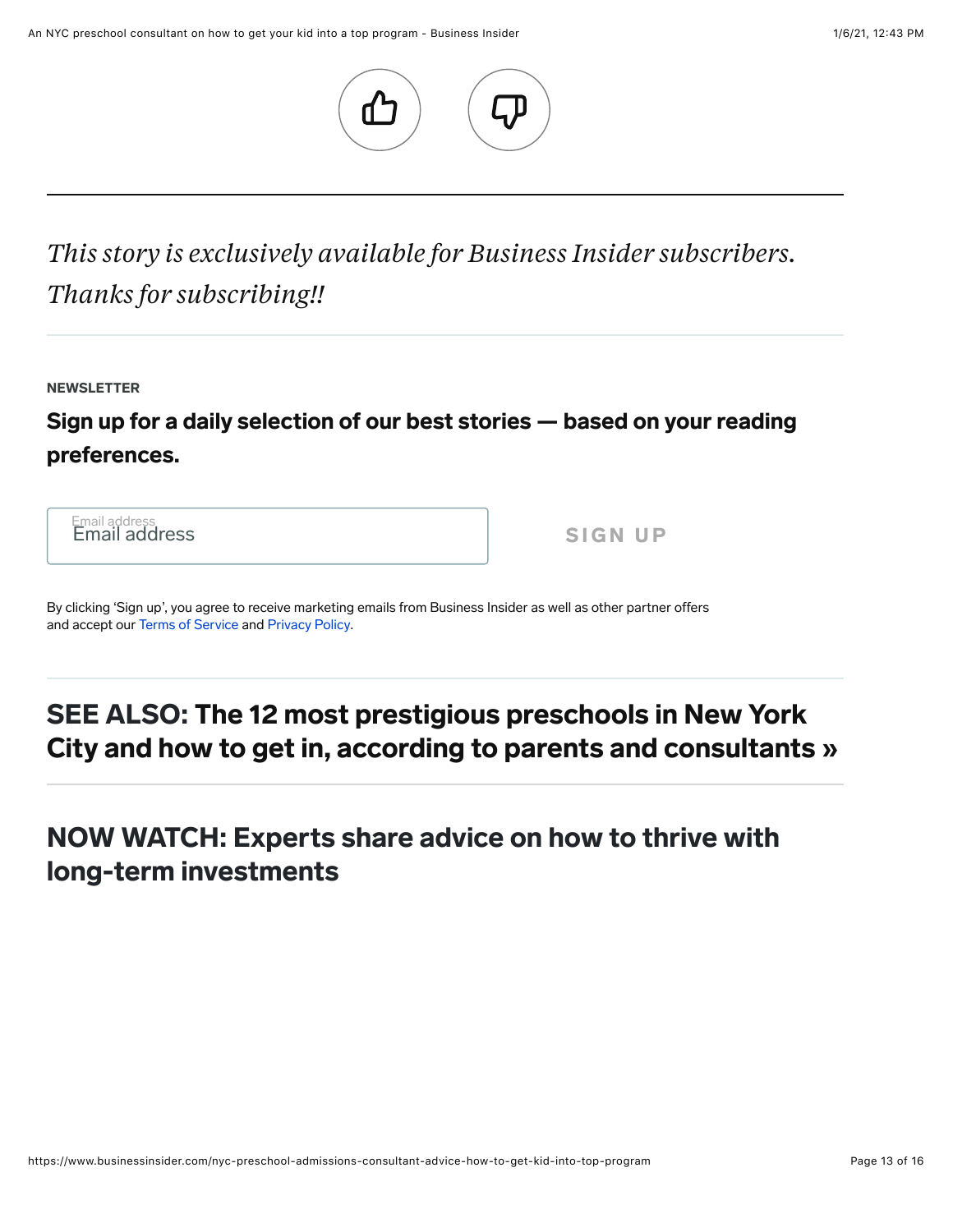More: [Preschool](https://www.businessinsider.com/category/preschool) [Preschools](https://www.businessinsider.com/category/preschools) [NYC](https://www.businessinsider.com/category/nyc) V

#### POPULAR WITH SUBSCRIBERS



[Inside the downfall of Haven,](https://www.businessinsider.com/inside-haven-how-the-amazon-jpmorgan-berkshire-hathaway-venture-flopped-2021-1?r=rr) the Amazon-JPMorgan-Berkshire Hathaway venture

POPULAR WITH SUBSCRIBERS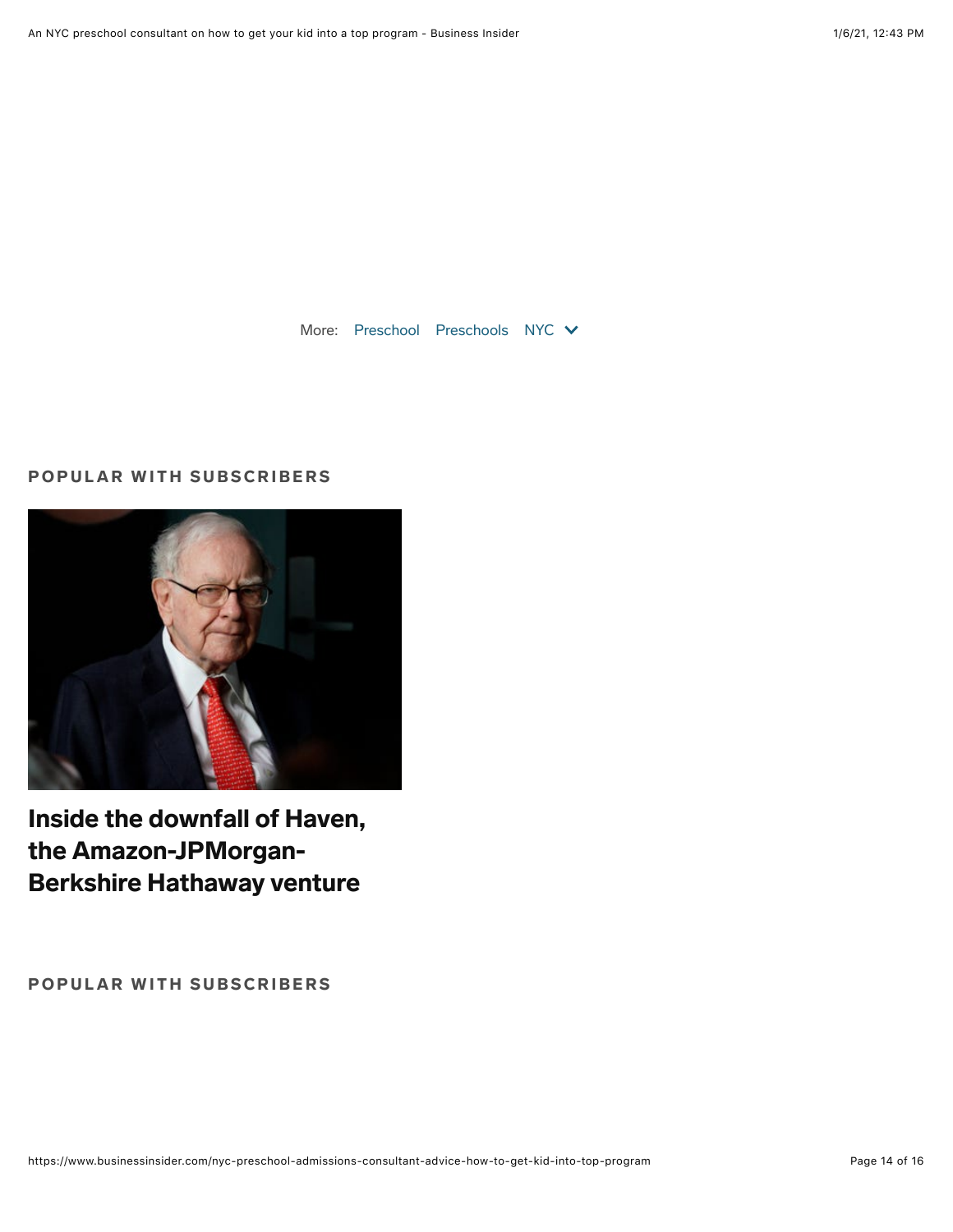

Policy breakdown: How [Democratic wins in Georgia](https://www.businessinsider.com/democrat-majority-policy-priorities-senate-house-biden-warnock-ossoff-georgia-2021-1?r=rr) change everything for 2021

#### POPULAR WITH SUBSCRIBERS



How to get the coronavirus [vaccine without skipping the](https://www.businessinsider.com/how-to-get-coronavirus-vaccine-without-skipping-line-2021-1?r=rr) line.